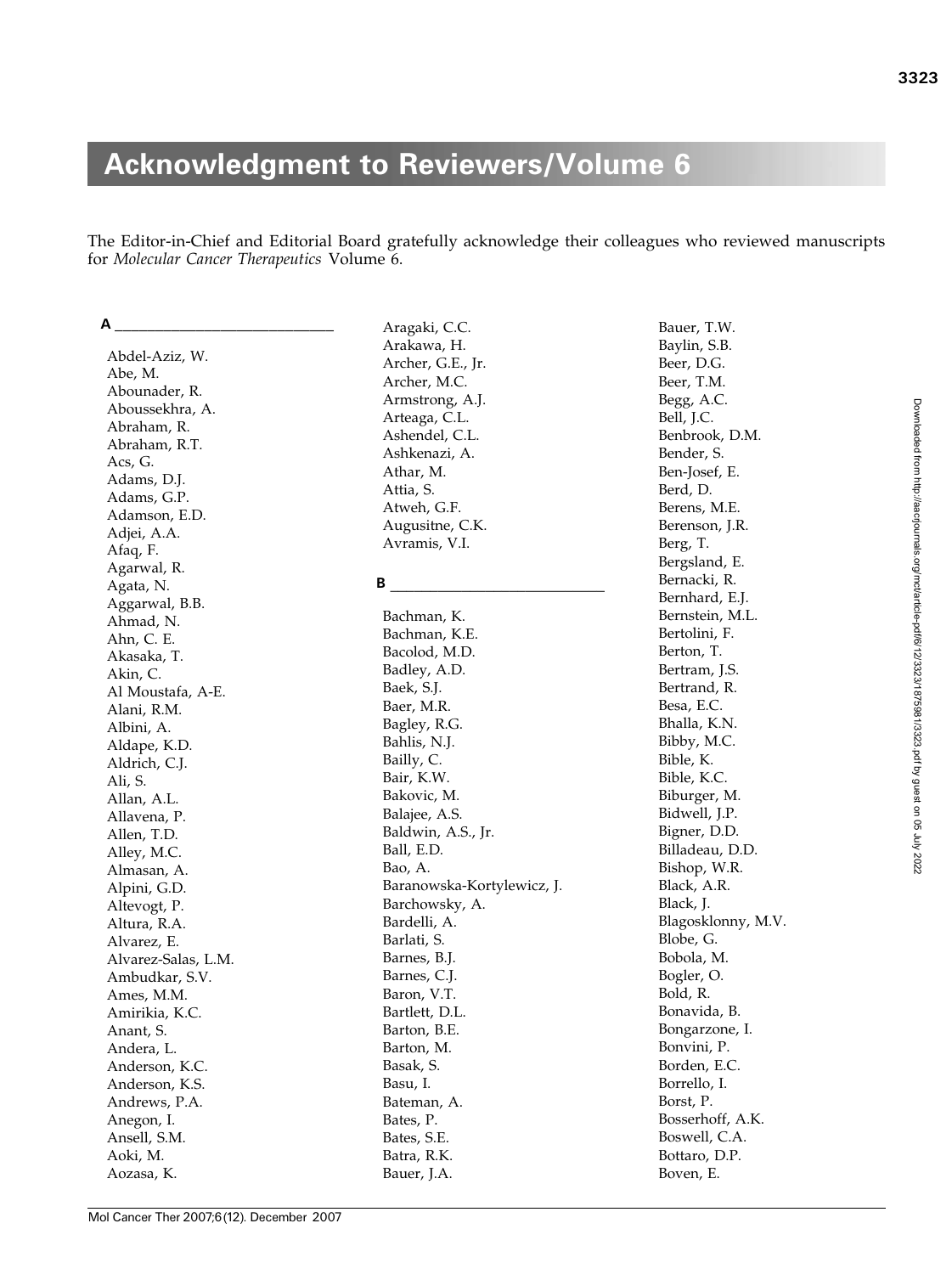Bowden, G.T. Bowdish, K.S. Boyle, G.M. Bradlow, H.L. Brancolini, C. Brandt, B. Brattain, M.G. Brechbiel, M.W. Brennan, C.W. Brinckerhoff, C.E. Broggini, M. Brown, J.M. Brown, M. Brown, M.A. Brown, P.H. Broxterman, H.J. Brunda, M.J. Brunetti, A. Buchanan, S.G. Buchler, M.W. Bukowski, R.M. Buller, R.E. Bunz, F. Buolamwini, J.K. Butt, A.J. Butterfield, L.H.

# C \_\_\_\_\_\_\_\_\_\_\_\_\_\_\_\_\_\_\_\_\_\_\_\_\_\_\_

Cabot, M.C. Campbell, I.G. Camphausen, K. Canevari, S. Cannon, M.J. Cao, J. Capala, J. Cappuzzo, F. Capranico, G. Carducci, M.A. Carroll, R.S. Casciano, D.A. Cass, C.E. Catapano, C.V. Celis, E. Ceryak, S. Chalfant, C. Chalmers, A. Chambers, T. Chambers, T.C. Chan, C.T. Chandra, J. Chang, B.-D. Chang, D.Z. Chatterton, R. Chellappan, S.P. Chen, C.-J. Chen, B.

Chen, C.-S. Chen, J. Chen, K.G. Chen, X. Chen, Y.Q. Cheng, J.Q. Cheng, S.-Y. Chi, S.-G. Chin, K.-V. Chiriva-Internati, M. Chow, T.Y. Chow, W.A. Chowbay, B. Christensen, J.G. Church, F.C. Ciardiello, F. Citrin, D.E. Claudio, P.P. Clay, T.M. Clemens, M.J. Clezardin, P. Cliby, W.A. Clifford, J.L. Coats, S. Cohen, G.M. Cohen, E.E. Cohn, S.L. Coiffier, B. Colburn, N. Coleman, C.N. Coleman, W.B. Colomer, D. Conley, B.A. Coon, J.S. Copland, J.A. Corey, S.J. Cote, G. Cragg, G.M. Cramer, S.D. Cripe, T. Croop, J.M. Culig, Z. Curtin, M.L. Curtin, N.J.

## $\mathsf{D}$

Daar, I. Dachs, G.U. Dai, W. D'Ambrosio, S.M. Damia, G. Dammann, R. Danenberg, P.V. Danesi, R. Dang, L.H. Daniels, T.R. Dantzig, A.

Darzynkiewicz, Z. Davidoff, A.M. Davidsen, D.K. Davis, S. Day, B.W. de Bono, J.S. De Clerck, Y.A. De Groot, J.F. De Maria, R. Debinski, W. Deeley, R.G. Dejligbjerg, M. Denny, W.A. Dent, P. Dewhirst, M.W. Di Pietro, A. Diasio, R. Diaz, L.A. Dicker, A.P. Dicker, A. Dimitroff, C.J. Dimitroulakos, J. Dimri, G.P. D'Incalci, M. Ding, H. Disis, M.L. Dittmer, D.P. Dixon, D.A. Dmitrovsky, E. Dolan, M.E. Dolnick, B.J. Dong, Z. Doronin, K. Dowdy, S.C. Dowlati, A. Draetta, G.F. Drew, J.E. Drexler, H.G. Du, P. Duda, D.G. Dumaz, N. Duncker, B.P.

# E  $\_$   $\_$

Eastman, A. Eaton, J.W. Eccles, S.A. Eckerdt, F. Eckert, K.A. Eckhardt, S.G. Ehrlich, M. Eibl, G.E. Eiseman, J.L. Elenius, K. Eling, T. Elliott, B.E. Ellis, L.M.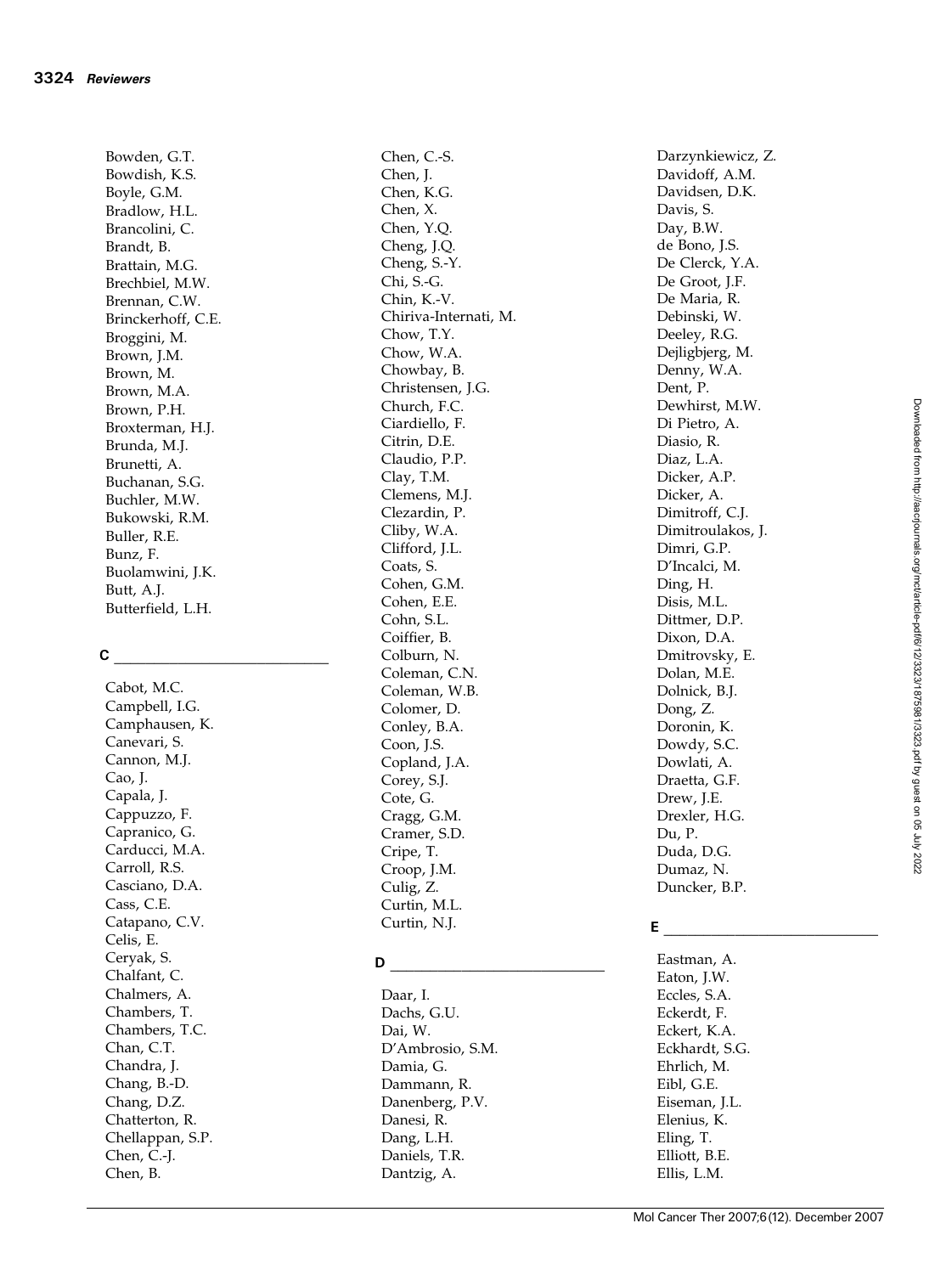Ellis, M.J. Elmore, S.W. Epperly, M.W. Epstein, A.L. Erdreich-Epstein, A. Esteva, F.J. Estrela, J.M. Evdokiou, A. Everts, M. Eyupoglu, I.Y.

#### F \_\_\_\_\_\_\_\_\_\_\_\_\_\_\_\_\_\_\_\_\_\_\_\_\_\_\_

Fan, Z. Fandy, T. Farah, I.O. Farokhzad, O.C. Feitelson, M. Feldman, D. Fenstermaker, R. Fenton, R. Ferrone, S. Figg, W.D., Sr. Figg, W.D. Figlin, R.A. Fillat, C. Filomeni, G. Fingleton, B. Fisch, P. Fitzgerald, D.J. Flaherty, K. Fojo, A.T. Fong, S.F. Fonseca, R. Ford, H.L. Formelli, F. Frank, D.A. Frankel, A.E. Franklin, R.A. Frasca, F. Freeman, J. Frenkel, G.D. Freytag, S.O. Friedman, H.S. Friess, T. Fujita, N. Fulda, S. Fulton, A.M. Furuta, T.

#### G \_\_\_\_\_\_\_\_\_\_\_\_\_\_\_\_\_\_\_\_\_\_\_\_\_\_\_

Gabrielli, B. Gabrielson, E.W. Gallick, G.E. Gallo, J.M. Gambacorti, C. Ganapathi, R.

Ganju, R. Ganti, A.K. Gao, S.-J. Gao, A. Garrett, M. Gartel, A.L. Gately, S.T. Gatenby, R.A. Gatsonis, C.A. Gazitt, Y. Geller, H.M. Gera, J. Gerner, E.W. Gescher, A.J. Gewirtz, D.A. Giaccia, A.J. Giaccone, G. Giles, F.J. Gilmore, T.D. Gimenez-Conti, I.B. Giordano, T.J. Giordano, A. Gius, D. Glassy, M.C. Gnoni, G.V. Goedegebuure, P.S. Goggins, M. Goldenberg, D.M. Goldmacher, V. Goldman, I.D. Gollin, S.M. Gollnick, S. Goodison, S. Gordon, G.B. Gore, S. Gottesman, M.M. Graham, C.H. Grandis, J.R. Grant, S.G. Greer, P. Gregory, C.W. Griffith, T.S. Groner, B. Groopman, J.D. Grossman, H. B. Gu, X. Gudas, L.J. Guo, J.-T. Guo, Y.-L. Gupta, S. Guzman, C.A.

### H  $\_$   $\_$

Haan, S. Haas-Kogan, D. Haigis, K. Hail, N., Jr.

Haley, J.D. Hamblin, M.R. Hamblin, T. Han, H. Han, J. Hao, C. Harris, A. Hassel, B.A. Hatton, B.A. Haura, E. Hawk, E.T.

Hedley, D.W. Heller, R.

Henry, M.D.

Herbert, B.-S. Herlyn, M. Herman, J.G. Hernando, E. Heston, W.D. Hidalgo, M. Hill, C.K. Hohl, R.J. Hong, W. Horne, M.C. Hrzenjak, A. Hsieh, C.-L. Hsieh, J.-T. Hudis, C. Huebner, K.

Hazlehurst, L.A. Hellerbrand, C. Henderson, B.W. Herberman, R.B. Humerickhouse, R.A. Hunt, J.D., III. Hutt-Fletcher, L.

 $\mathbf{I}$   $\_\_\_\_\_\_\_\_\_\_$ 

Ikezoe, T. Innominato, P.F. Isaacs, J.T. Issa, J.-P. Iyer, G. Izbicka, E.

Hung, M.-C.

Hynes, N.E.

# J \_\_\_\_\_\_\_\_\_\_\_\_\_\_\_\_\_\_\_\_\_\_\_\_\_\_\_

Jaboin, J.J. James, C.D. Janda, K.D. Janz, S. Jeang, K.-T. Jeffery, E. Jeggo, P.A. Jensen, P.B. Jessup, J.M.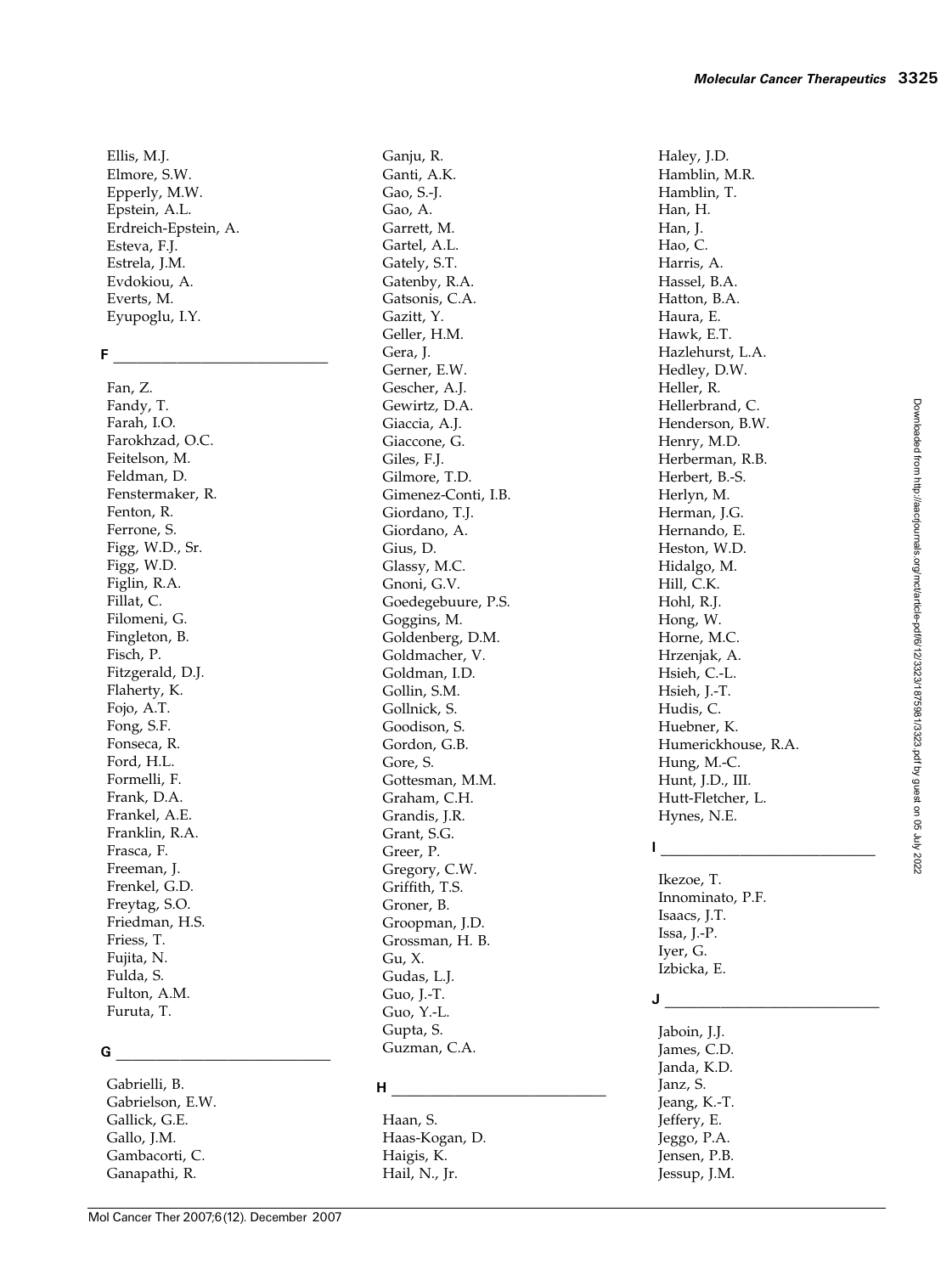Ji, L. Jia, L. Jiang, H. Jiang, Y. Jimeno, A. Jin, D.-Y. Jin, Q. Johnson, C.S. Johnson, D.E. Johnson, F.M. Johnson, M.R. Jones, G. Jordan, M.A. Jordan, V.C. Jove, R. Joyce, J.A.

#### K \_\_\_\_\_\_\_\_\_\_\_\_\_\_\_\_\_\_\_\_\_\_\_\_\_\_\_

Kallioniemi, A. Kalvakolanu, D. Kamen, B.A. Kang, Y. Kao, C. Kao, G. Kaplan-Lefko, P. Karnitz, L. Karp, J.E. Kasman, L. Kasper, S. Kato, Y. Katoh, M. Kaufmann, S.H. Kelley, M.J. Kensler, T.W. Kerbel, R.S. Khan, Q.A. Khanna, C. Kim, S.G. Kinsella, T.J. Kleihues, P. Kleinman, H.K. Klenova, E.M. Kline, K. Kneteman, N.M. Ko, J.K. Koh, J. Kohen, F. Kohno, K. Kolenko, V.M. Komatsu, K. Kopelovich, L. Koshkina, N.V. Koutcher, J.A. Kovbasnjuk, O. Kridel, S.J. Krise, J.P. Krishnamachary, B. Krolewski, J. Kroll, D.J. Kruh, G.D. Kruk, P. Kruyt, F.A. Krystal, G. Kucuk, O. Kuhajda, F.P. Kumar, S.K. Kuo, S.-M. Kuwano, M. Kwok, R.P. Kwon, B. Kyprianou, N.

## L \_\_\_\_\_\_\_\_\_\_\_\_\_\_\_\_\_\_\_\_\_\_\_\_\_\_\_

Lacayo, N.J. Lacroix, M. Ladanyi, M. Lage, H. Lai, M.-Z. Lake, D.F. Lanotte, M. Lazo, J.S. Lazo, P.A. Lee, H.-Y. Lee, I. Lee, K.S. Lengauer, C. Leoncini, L. Leopold, W.R. Lesniak, M.S. Levin, E. Li, L. Lin, C.P. Lindahl, R. Linder, S.T. Lioni, M.I. Lipkin, S. Lipkowitz, S. Liu, B. Liu, L. Liu, S. Lobo, G.P. Loganzo, F. Lokshin, A.E. Longley, D.B. Lopez-Berestein, G. Lopez-Rios, F. Lorenzi, P.L. Lu, J. Lu, J. Lucito, R. Ludwig, D.L.

#### $M \simeq 100$

Ma, D.

Ma, P.C. MacDonald, R. Madan, A. Maestro, R. Magder, L. Maitra, A. Maity, A. Maki, C. Maley, F. Manfredi, A.A. Mani, S. Mannello, F. Mantovani, A. Marais, R. Markman, M. Markovic, S.N. Marks, P.A. Marschalek, R. Marsh, S. Martelli, A.M. Masferrer, J.L. Mason, R. Mastro, A.M. Matei, D. Mayer, D. Mayer, L.D. Mayo, L. Mazar, A.P. Mazo, A. McArthur, G.A. McConkey, D.J. McCubrey, J. McLeod, H.L. McMillan, N.A. Medin, J.A. Meerovitch, K. Melillo, G. Menard, S. Merlo, A. Mertins, S.D. Mesa, R. Meuth, M. Meyn, R.E. Miao, C.H. Michaud, N.R. Micheau, O. Mignotte, B. Mikulits, W. Miller, B. Miller, P.S. Mimeault, M. Minna, J.D. Mintas, M. Mirzayans, R. Mitra, A.P. Miyagi, T. Mizukami, Y. Mooberry, S.L.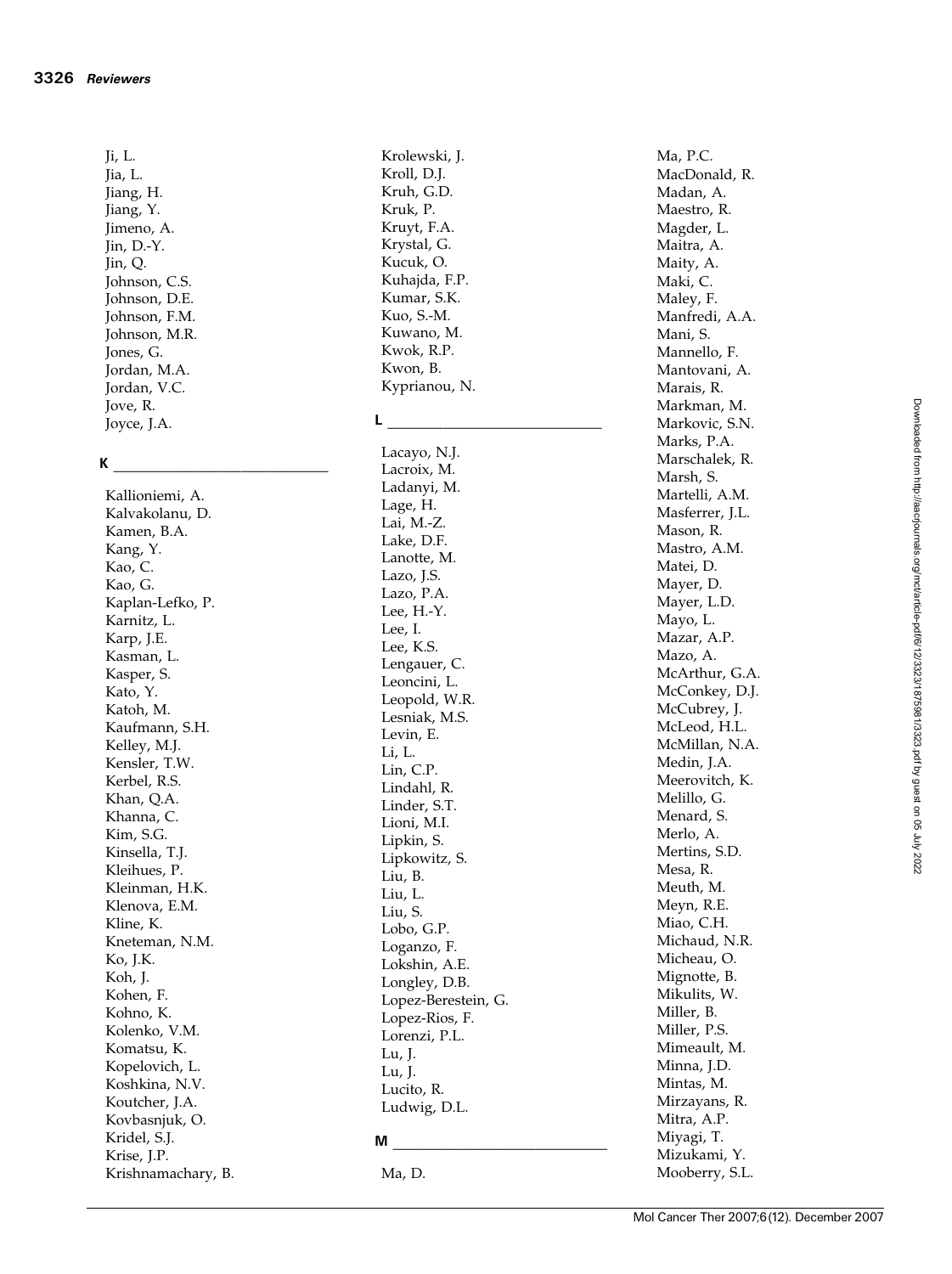Moreno-Bueno, G. Morse, D.L. Morse, M.A. Moscow, J. Moyer, J.D. Mueller, B.M. Mundt, K.E. Mundy, G.R. Mushinski, J.F.

# N  $\Box$

Nagata, S. Nagawa, H. Nahta, R. Neidle, S. Nelkin, B.D. Nemenoff, R. Neri, D. New, P. Newcomb, E.W. Newman, D. Newman, R.A. Ng, S.S. Ni, X. Nicotera, T. Nienhuis, A.W. Nishiyama, M. Nor, J.E. Norris, J.

# O \_\_\_\_\_\_\_\_\_\_\_\_\_\_\_\_\_\_\_\_\_\_\_\_\_\_\_

O'Brien, V. Ochieng, J. Odunsi, K.O. Oh, S. Ohta, T. Okada, H. Okamoto, I. Oliff, A.I. Olive, P.L. Olson, M.F. Ono, M. Oosterwijk, E. Oppenheim, J.J. O'Reilly, M.S. Ou, S.-H.I. Ouchi, T.

## P \_\_\_\_\_\_\_\_\_\_\_\_\_\_\_\_\_\_\_\_\_\_\_\_\_\_\_

Pajonk, F. Pandey, R.K. Pandiella, A. Papadopoulou, L.C. Pappano, W.N. Pardee, A.B.

Parikh, A. Paris, G. Park, J.Y. Park, T.G. Parsons, S.J. Pasche, B. Pastan, I.H. Patel, V. Pearce, H.L. Peeper, D.S. Pendyala, L. Penn, L.Z. Perrotti, D. Peters, J.M. Peters, J.-M. Pezzuto, J.M. Phillips, D.C. Piazza, G.A. Piche, A. Pieper, R.O. Pili, R. Piris, M.A. Pisano, C. Piwnica-Worms, D. Pizzoferrato, E. Planchon Pope, S.M. Plattner, R. Plyte, S.E. Podar, K. Polverini, P.J. Pommier, Y.G. Pope, W.B. Posner, M.R. Prendergast, G.C. Price, B. Price, J.E. Przygodzki, R.M. Punchihewa, C. Puri, R.K.

# $\Omega$

Quinn, D.I.

# R \_\_\_\_\_\_\_\_\_\_\_\_\_\_\_\_\_\_\_\_\_\_\_\_\_\_\_

Rabindran, S.K. Radisky, D. Rajasekaran, A.K. Ramesh, R. Ramon y Cajal, S.J. Rana, A. Rao, C.V. Rao, R.D. Rapp, U.R. Raptis, L. Rassidakis, G.Z. Raymond, E.

Raynaud, F.I. Reed, E. Reichardt, J. Reiners, J.J., Jr. Reinmuth, N. Reis, C.A. Reis-Filho, J.S. Reiter, J.L. Repasky, E. Resar, L. Riccardi, C. Riganti, C. Riker, A.I. Roberge, M. Robert, J. Roberts, J.D. Robertson, G.P. Robertson, K.D. Robinson, M. Robson, T. Rodeck, U. Rodgers, W. Rosell, R. Rosenblum, M. Rosenthal, E. Rowan, B.G. Rowinsky, E.K. Roy, I. Roy, K.K. Ruggeri, B. Ruscetti, S.K. Ryan, C.J.

# S \_\_\_\_\_\_\_\_\_\_\_\_\_\_\_\_\_\_\_\_\_\_\_\_\_\_\_

Safa, A.R. Safe, S.H. Saijo, N. Sak, A. Samudio, I.J. Samuels, Y. Sancar, A. Sarkar, F.H. Sarkaria, J.N. Sasaki, H. Sasaki, T. Sausville, E.A. Savage, S.A. Scarpinato, K.D. Schaefer, H. Schaefer, R. Schellens, J.H. Schellens, J.H.M. Schilder, R.J. Schinkel, A.H. Scholar, E.M. Scholl, S.M.E. Schonberg, S.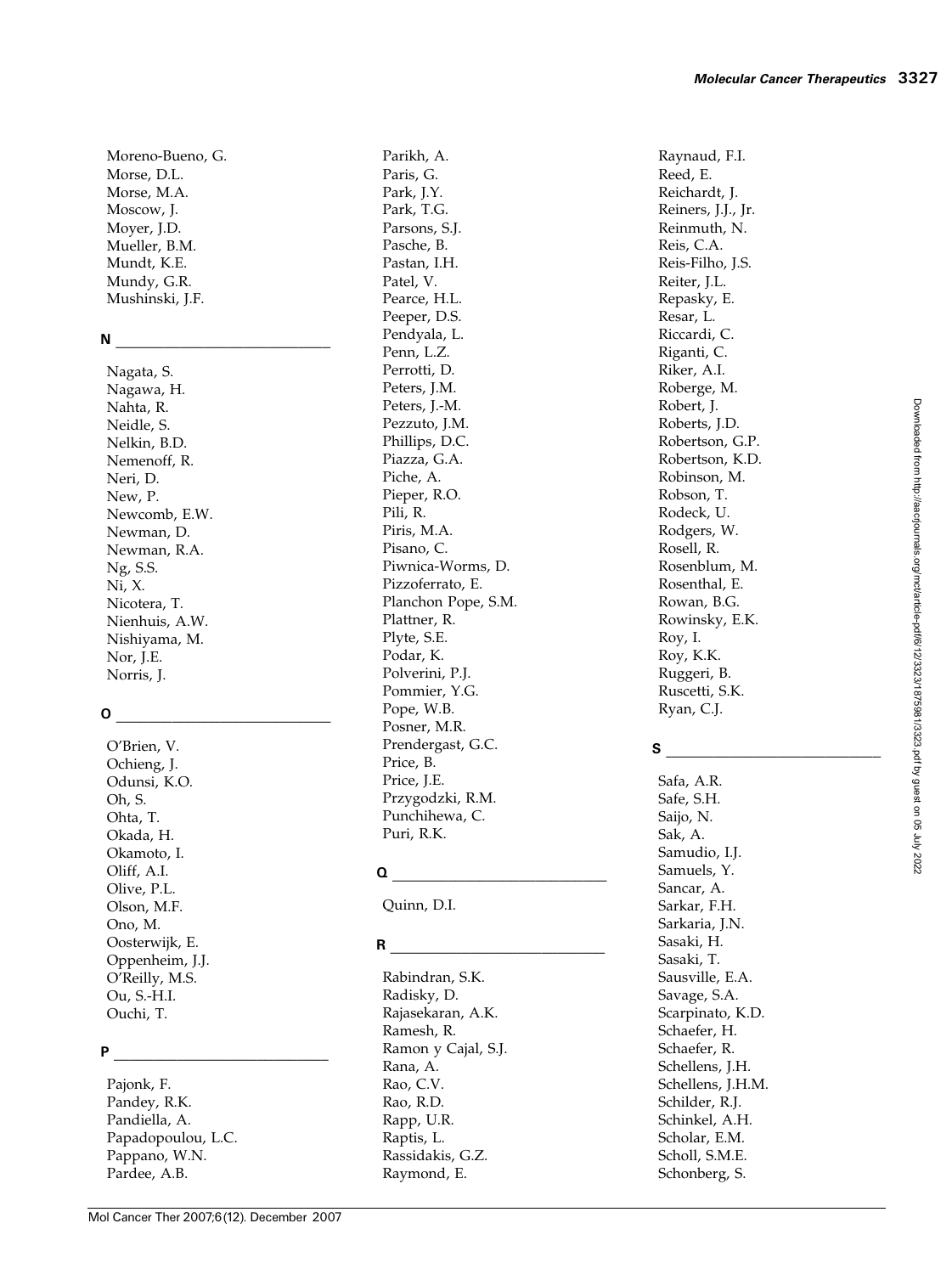Schuett, P. Schwartz, S., Jr. Schwenkert, M. Seftor, R.E.B. Seiden, M.V. Seimiya, H. Semenza, G.L. Setlow, R.B. Settleman, J.E. Sharma, S. Shen, H.-M. Shen, Z. Shibata, D. Shields, A.F. Shim, H. Shin, D.M. Shires, T.K. Shoemaker, A. Shoemaker, R.H. Shridhar, V. Shukla, G.S. Sica, A. Siegel, P. Silber, J.R. Silberstein, E.B. Silletti, S.A. Simmet, T. Simon, R.M. Simons, A.L. Singh, P. Singh, S.V. Skafar, D. Skladanowski, A.M. Sliva, D. Slovin, S.F. Smalley, K.S.M. Smith, G.K. Smith, L.M. Soddu, S. Solary, E. Solit, D.B. Sonis, S.T. Sontheimer, H. Sorkin, A. Spagnoli, G.C. Spangelo, B.L. Spencer, A. Sporn, M.B. Srivenugopal, K.S. Stahl, H. Stassi, G. States, J.C. Stein, C.A. Stein, G.S. Stern, D. Stevens, R.G. Stewart, C.F. Stoeltzing, O.

Stoner, G.D. Storkus, W.J. Strongin, A.Y. Stupp, R. Sun, D. Superti-Furga, G. Suva, L.J. Swart, G.W. Sweeney, C. Syed, V.

#### T  $\frac{1}{\sqrt{2}}$  ,  $\frac{1}{\sqrt{2}}$  ,  $\frac{1}{\sqrt{2}}$  ,  $\frac{1}{\sqrt{2}}$  ,  $\frac{1}{\sqrt{2}}$  ,  $\frac{1}{\sqrt{2}}$  ,  $\frac{1}{\sqrt{2}}$

Takimoto, C.H. Tamanoi, F. Tan, M.T. Tanaka, T. Taparowsky, E.J. Tari, A.M. Tarn, C. Te Riele, H.P. Teicher, B.A. ten Dijke, P. ten Hagen, T.L. Terrian, D.M. Thiele, C.J. Thomas, G.V. Thorburn, A.M. Timofeeva, O.A. Tofilon, P.J. Toi, M. Torroella-Kouri, M. Toyota, M. Tsavachidou, D. Tse, A.N. Tsunoda, T. Tsuruo, T. Turley, S. Tuszynski, G.P. Tuveson, D.A. Twelves, C.

## $\mathsf U$

Urba, W.J.

## $V$

Vadlamudi, R. van de Water, B. Van Dyke, T.A. Vande Woude, G.F. Verma, U. Vicari, A.P. Viktorsson, K. Villalona-Calero, M.A. Visakorpi, T. Voest, E.E.

#### W \_\_\_\_\_\_\_\_\_\_\_\_\_\_\_\_\_\_\_\_\_\_\_\_\_\_\_

Wahl, M.L. Waite, K.A. Watanabe, M. Watanabe, T. Watson, D.K. Wattenberg, E. Wattenberg, E.V. Webber, B.L. Weber, F. Weber, J.S. Weekes, C. Wegner, M. Weiner, L.M. Weinstein, I.B. Weinstein, J.N. Weisbart, R.H. Welch, D.R. Wels, W.S. Wen, P. Wieder, R. Wiemer, E. Wild, R. Willey, C.D. Williams, M.V., Jr. Wiltrout, R.H. Wimalasena, J. Wistuba, I. Wistuba, I.I. Wolchok, J. Wong, K.-K. Wong, M.K. Wong, T.W. Wood, A.W. Woodgett, J.R. Wooster, R. Workman, P. Woynarowski, J.M.

## $x \sim$

Xie, J. Xie, J.

# $Y$ <sub>\_\_\_\_</sub>

Yamamoto, M. Yamashiro, D. Yang, C.-H. Yang, L. Yang, W. Yee, D. Yen, A. Yen, Y. Yoshida, K. Yoshikawa, K. Young, D. Yu, J. Yu, Q.